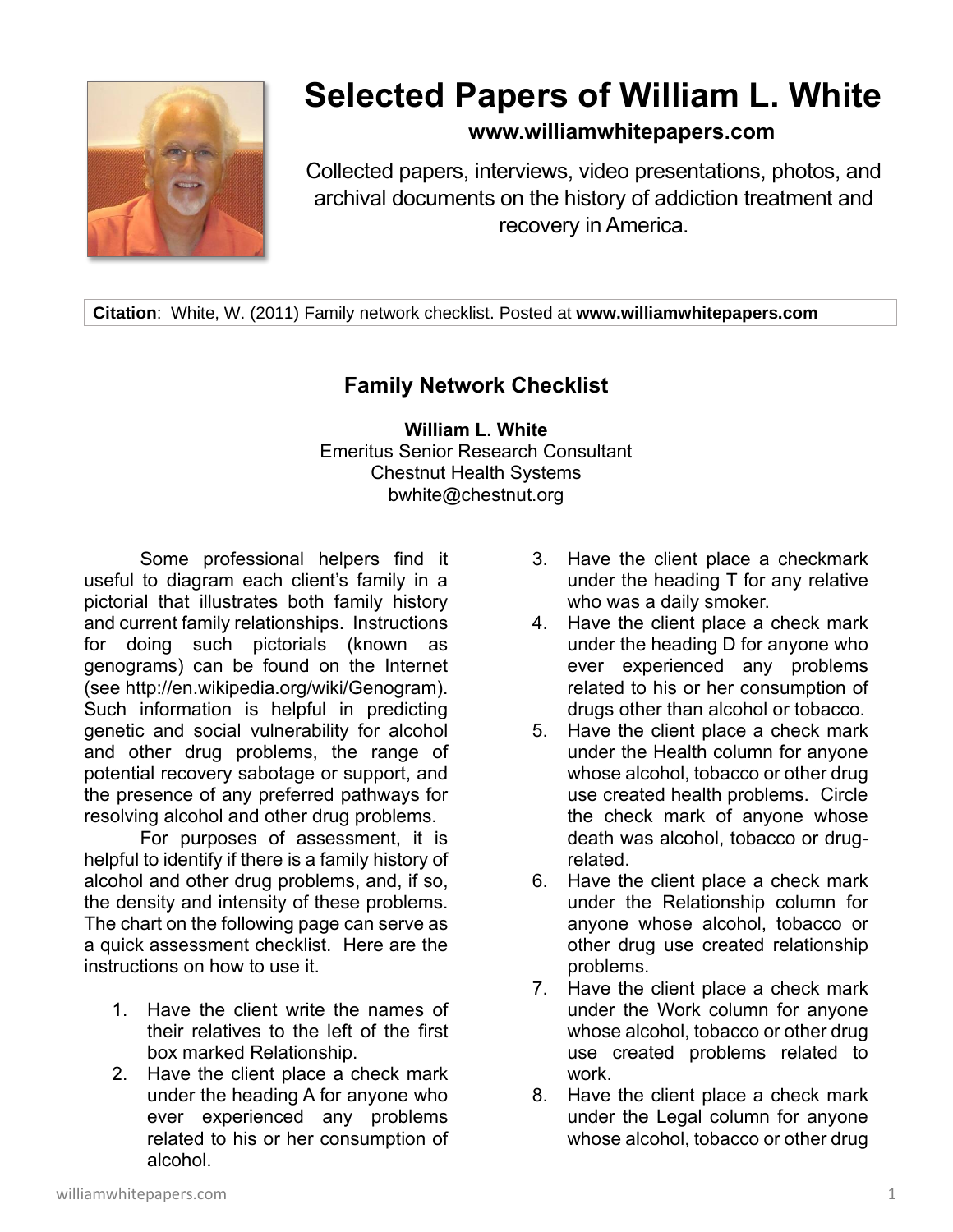use resulted in legal problems such as arrest or incarceration.

9. Have the client place a check mark under the Other column for anyone whose alcohol, tobacco or other drug use created other problems in his or her life.

The purpose of the exercise is to look at the number of persons in the family tree with ATOD-related problems and to ascertain the nature and severity of those problems. The goal is not so much for the helping professional to interpret the chart as it is to have the client interpret what

vulnerabilities he or she may have given this family tree. Genetic research has consistently noted that persons with family histories of alcohol and other drug problems have four to five times the risk of developing a substance use disorder in their lifetime compared to persons who have no family history of such problems. It is also helpful to ask the eventual outcome for each person identified as having an alcohol or other drug problem, particularly if there is a history of addiction recovery in the family tree.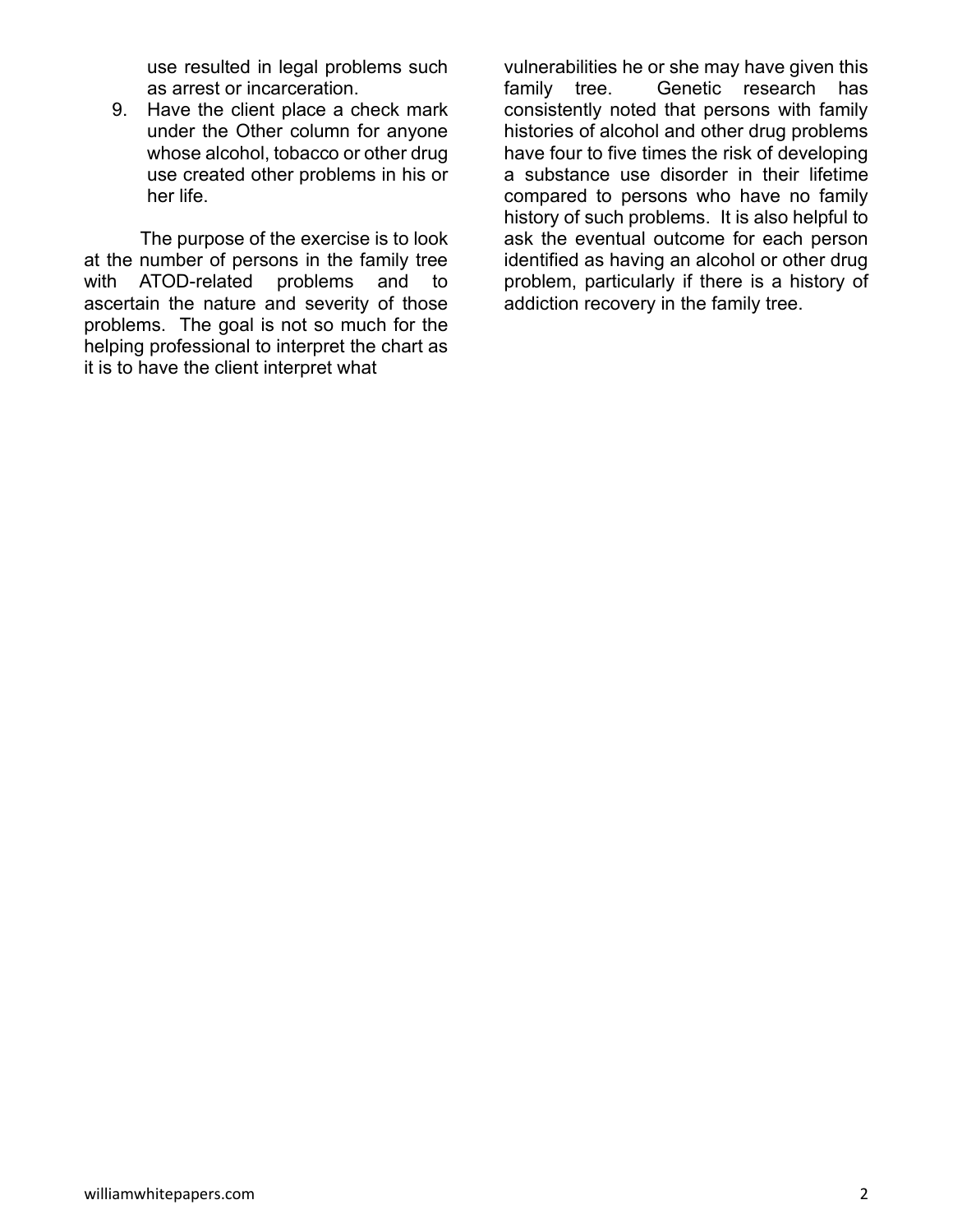| Relationship        | $\overline{A}$ | $\top$ | D | Health/ | Relationships | Work | Legal | Other |
|---------------------|----------------|--------|---|---------|---------------|------|-------|-------|
|                     |                |        |   | Death   |               |      |       |       |
| Paternal            |                |        |   |         |               |      |       |       |
| G'father            |                |        |   |         |               |      |       |       |
| Paternal            |                |        |   |         |               |      |       |       |
| G'mother            |                |        |   |         |               |      |       |       |
| Maternal            |                |        |   |         |               |      |       |       |
| G'Father            |                |        |   |         |               |      |       |       |
| Maternal            |                |        |   |         |               |      |       |       |
| G'mother            |                |        |   |         |               |      |       |       |
| <b>Father Sib</b>   |                |        |   |         |               |      |       |       |
| <b>Father Sib</b>   |                |        |   |         |               |      |       |       |
| <b>Father Sib</b>   |                |        |   |         |               |      |       |       |
| <b>Father Sib</b>   |                |        |   |         |               |      |       |       |
| <b>Father Sib</b>   |                |        |   |         |               |      |       |       |
| <b>Mother Sib</b>   |                |        |   |         |               |      |       |       |
| <b>Mother Sib</b>   |                |        |   |         |               |      |       |       |
| <b>Mother Sib</b>   |                |        |   |         |               |      |       |       |
| <b>Mother Sib</b>   |                |        |   |         |               |      |       |       |
| <b>Mother Sib</b>   |                |        |   |         |               |      |       |       |
| Father              |                |        |   |         |               |      |       |       |
| Mother              |                |        |   |         |               |      |       |       |
| <b>Client Sib</b>   |                |        |   |         |               |      |       |       |
| <b>Client Sib</b>   |                |        |   |         |               |      |       |       |
| Client Sib          |                |        |   |         |               |      |       |       |
| <b>Client Sib</b>   |                |        |   |         |               |      |       |       |
| <b>Client Sib</b>   |                |        |   |         |               |      |       |       |
| <b>Client Sib</b>   |                |        |   |         |               |      |       |       |
| <b>Client Child</b> |                |        |   |         |               |      |       |       |